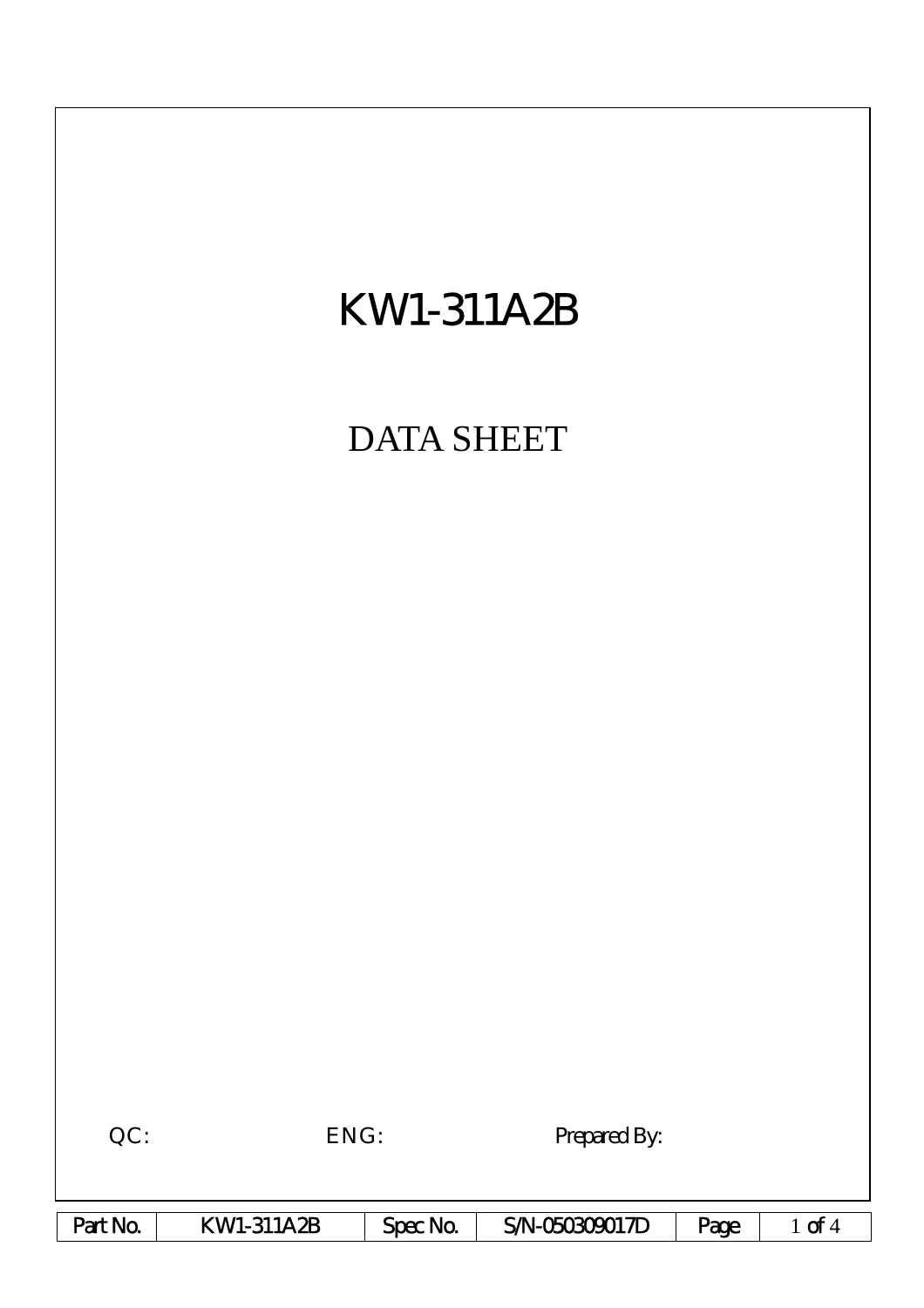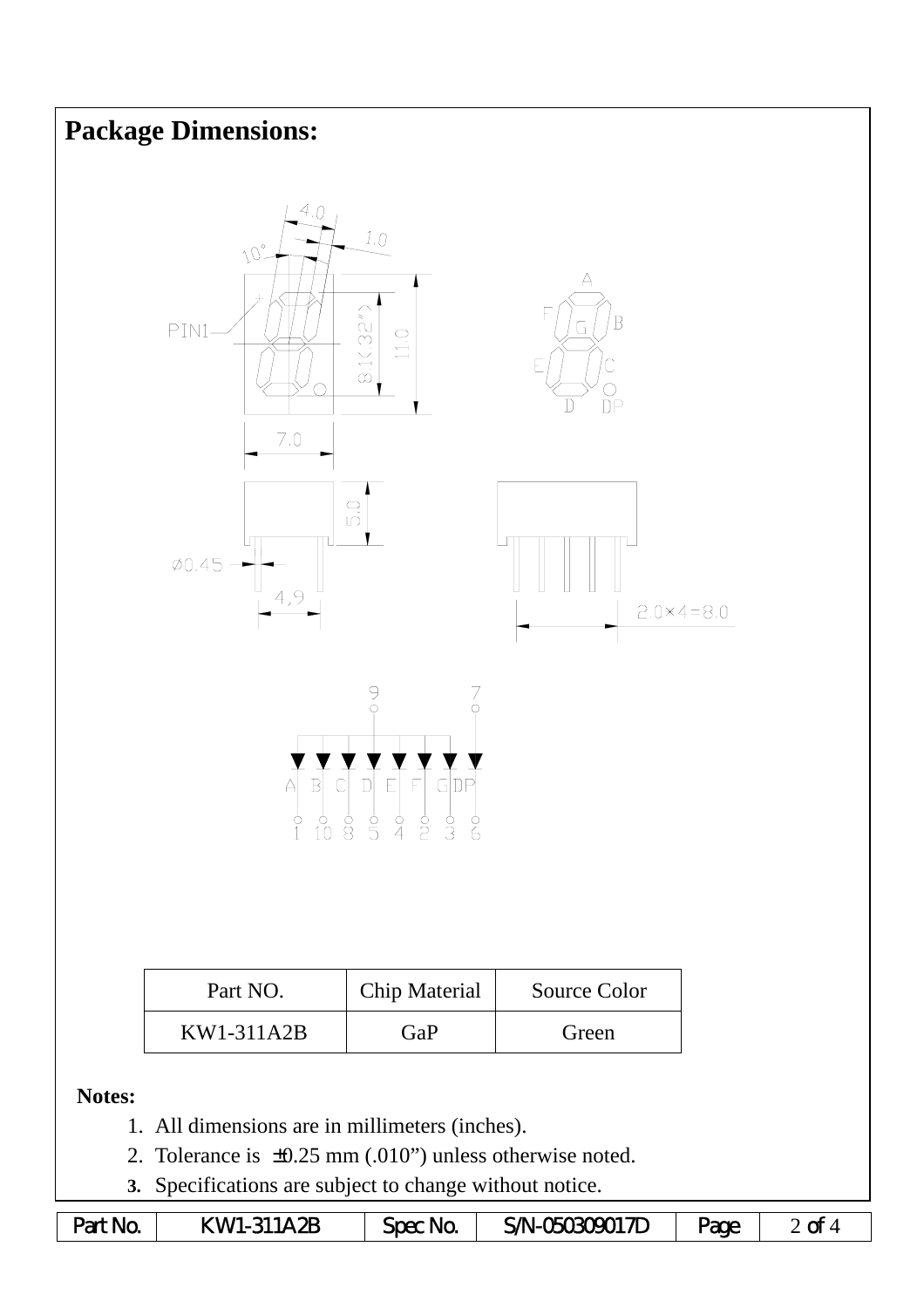| <b>Absolute Maximum Ratings at Ta=25</b>                     |                      |      |  |  |  |
|--------------------------------------------------------------|----------------------|------|--|--|--|
| Parameter                                                    | MAX.                 | Unit |  |  |  |
| Power Dissipation                                            | 100                  | mW   |  |  |  |
| Peak Forward Current<br>(1/10 Duty Cycle, 0 1ms Pulse Width) | 100                  | mA   |  |  |  |
| Continuous Forward Current                                   | 50                   | mA   |  |  |  |
| Derating Linear From 50                                      | Q <sub>4</sub>       | mA/  |  |  |  |
| Reverse Voltage                                              | 5                    | V    |  |  |  |
| Operating Temperature Range                                  | $-40$<br>$to +80$    |      |  |  |  |
| Storage Temperature Range                                    | $to +80$<br>$-40$    |      |  |  |  |
| Lead Soldering Temperature<br>$[1.6mm.03$ ") From Body]      | for 5 Seconds<br>260 |      |  |  |  |

## **Electrical Optical Characteristics at Ta=25**℃

| Parameter                | Symbol      | Min | Typ            | Max. | Unit    | <b>Test Condition</b> |
|--------------------------|-------------|-----|----------------|------|---------|-----------------------|
| Luninous Intensity       | $I_{v}$     | 7   | 15             | 25   | md      | $I = 20mA$ (Note 1)   |
| Peak Emission Wavelength | p           | 563 | 568            | 573  | m       | $I = 20mA$            |
| Spectral Line Half-Width |             | 25  | $\mathfrak{D}$ | 35   | m       | $I = 20mA$            |
| <b>Forward Voltage</b>   | $V_{\rm f}$ | 1.7 | 22             | 26   | V       | $I = 20mA$            |
| Reverse Current          | $I_{\rm R}$ |     | --             | 100  | $\mu$ A | $V_R = 5V$            |

## Notes:

1. Luminous intensity is measured with a light sensor and filter combination that approximates the CIE eye-response curve.

| Part No. | <b>KWI-311A2B</b> | $Spec$ No. | SAN-050309017D | <b>Page</b> | ᅯ<br>ີ |
|----------|-------------------|------------|----------------|-------------|--------|
|----------|-------------------|------------|----------------|-------------|--------|